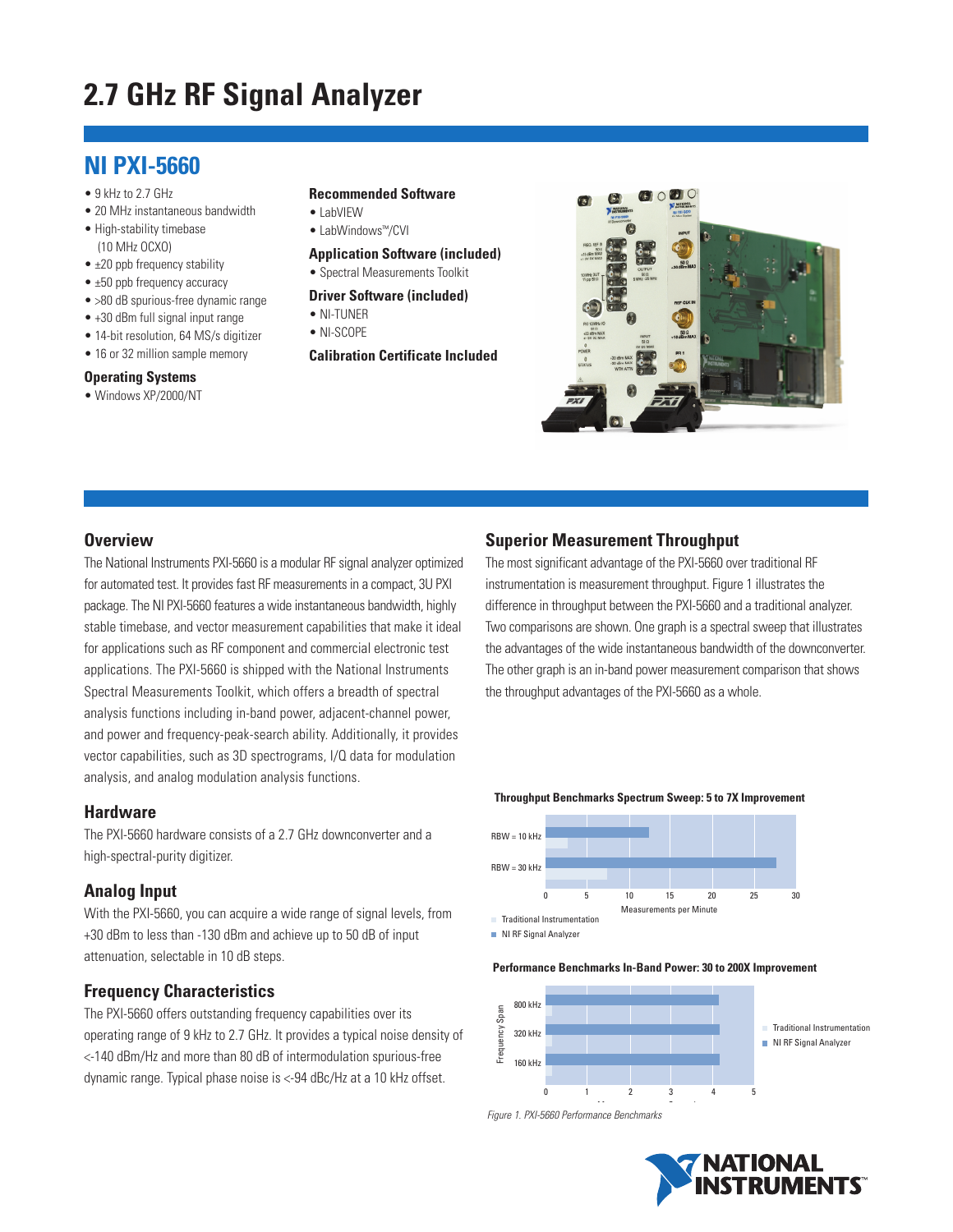#### **Ultrahigh-Stability Timebase**

The PXI-5660 offers an extremely stable timebase with frequency stability of  $\pm 20$  ppb and frequency accuracy of  $\pm 50$  ppb, making it useful for a range of automation applications.

#### **Accuracy**

The noise and distortion characteristics of the PXI-5660 are stable and repeatable over time and a wide range of temperature. For example, with a 1 MHz measurement bandwidth, a -10 dBm signal has a repeatability of less than 0.1 dB, with a resolution bandwidth (RBW) of 1 kHz and number of averages equal to 10. The PXI-5660 uses a software compensation method that reduces amplitude error to less than 0.2 dB over a 20 °C change.

#### **Applications**

#### **Acquisition Memory**

|                         | <b>General-Purpose Test</b>        |  |
|-------------------------|------------------------------------|--|
| Spectral analysis       |                                    |  |
| Semiconductor ATF       |                                    |  |
| Ultrasound/radar/lidar  |                                    |  |
|                         | RF component characterization      |  |
| Military/aerospace      |                                    |  |
| SigInt                  |                                    |  |
|                         |                                    |  |
|                         | <b>Commercial Electronics Test</b> |  |
| Cable modem             |                                    |  |
| Mobile phones and pager |                                    |  |
|                         | Wireless LAN and Bluetooth         |  |
| Commercial radio        |                                    |  |
| Digital television      |                                    |  |

The PXI-5660 includes up to 64 MB of onboard memory, delivering acquisition of up to 32 million real 16-bit samples or 16 million complex 16-bit samples. The PXI-5660 uses the bus master capability of the NI MITE ASIC to move data to computer memory at much higher speeds – up to 10 times faster – than traditional instrument interfaces. Because this ASIC performs memory management Table 1. Applications for the PXI-5660 functions usually handled by the host CPU,

you can devote all the computer power of the host CPU to data analysis.

## **Clock Generation and Triggering**

The 10 MHz reference clock on the PXI-5660 can synchronize to any one of three sources – the onboard high-precision OCXO reference clock, an external reference clock, or the PXI backplane. Using the PXI backplane, you can synchronize two or more PXI-5660 signal analyzers with each other and other PXI modules without using cables. You can synchronize the PXI-5660 to an external source using front-panel connectors. It can import and export TTL triggers from the PXI trigger bus, the PXI star trigger line, or the front-panel SMB connector. The PXI trigger bus greatly simplifies synchronizing RF measurements with other PXI modules such as digital multimeters, audio analyzers, and machine vision modules.

## **Digital Downconversion and Decimation**

With the digital downconversion (DDC) functionality of the PXI-5660, you can acquire narrowband signals at much less than the full digitization rate. By downconverting channels of up to 1.25 MHz bandwidth to baseband, the PXI-5660 dramatically reduces the sampling rate necessary to acquire these signals. This feature results in dramatic throughput improvements for narrowband applications. For example, if you want to acquire a signal with a 200 kHz bandwidth

centered at 900 MHz, the rate at which you store samples can be as low as 250 kS/s.

## **Calibration**

National Instruments calibrates the amplitude accuracy of the analog input of the downconverter and digitizer modules. Temperature variations are calibrated and corrected during normal operation, resulting in very high stability and repeatability. The modules are shipped with NIST-traceable and ISO-9002-certified calibration certificates. Visit **ni.com/calibration** for more information about calibration services.

#### **Software Spectral Measurements Toolkit**

Zoom FFT Zoom power spectrum Averaged power spectrum Averaged cross spectrum Averaged frequency response Amplitude calibration Power spectral density Peak frequency Peak amplitude/power Spectrum peak search In-band power Adjacent channel power Occupied bandwidth Demodulate AM Demodulate FM Demodulate PM Downconvert passband Table 2. Spectral Measurements Toolkit Functions

The National Instruments Spectral Measurements Toolkit (SMT) and NI-RFSA driver software are included with the PXI-5660. SMT plugs directly into NI LabVIEW and LabWindows/CVI software to offer high-level measurement functionality. For a complete list of measurement functions, refer to Table 2. The driver software provides a driver-level interface and integrates with LabVIEW and LabWindows/CVI.

## **Ordering Information**

| NI PXI-5660                                                       |  |
|-------------------------------------------------------------------|--|
|                                                                   |  |
|                                                                   |  |
| Includes modules, cables, NI-TUNER, NI-SCOPE, and the NI Spectral |  |
| Measurements Toolkit.                                             |  |

## *BUY NOW!*

For complete product specifications, pricing, and accessory information, call 800 813 3693 (U.S.) or go to **ni.com/rf**.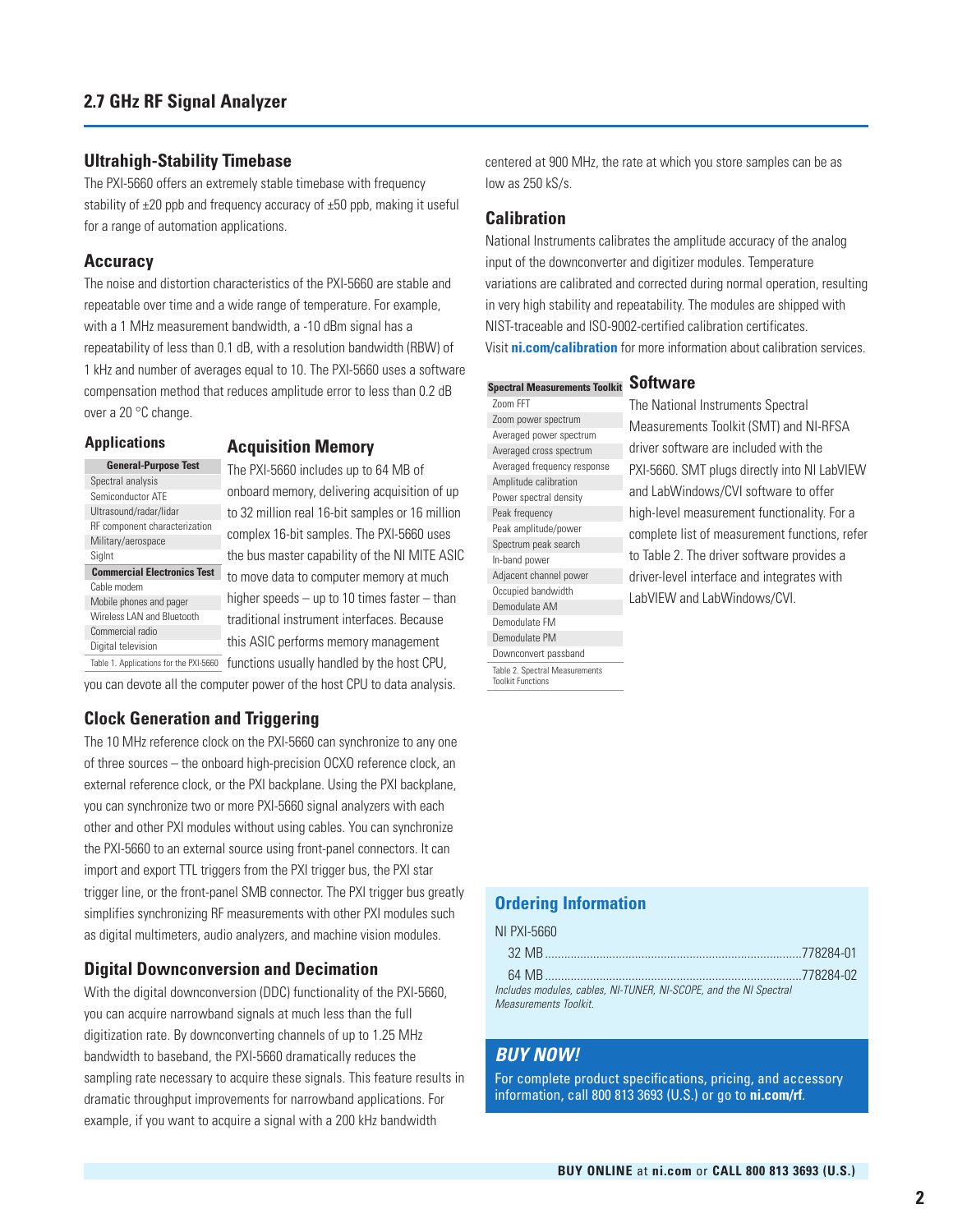# **Specifications**

*Valid over specified operating environment (0 to 50 °C) unless otherwise stated.*

#### **General**

## **Frequency**

|                                                                                           | 9 kHz to 2.7 GHz                   |
|-------------------------------------------------------------------------------------------|------------------------------------|
| Instantaneous bandwidth                                                                   | 20 MHz                             |
| Resolution bandwidth (RBW)                                                                | Fully adjustable (<1 Hz to 10 MHz) |
| Internal reference frequency                                                              | 10 MHz                             |
| Temperature stability                                                                     | $\pm 20$ ppb, max <sup>1</sup>     |
| Initial achievable accuracy                                                               | $\pm 50$ ppb, max                  |
|                                                                                           | $±100$ ppb/year                    |
|                                                                                           | $\geq$ 0.5 ppm                     |
| Lock time to ext frequency reference                                                      | $<$ 10 s                           |
| Warm-up time (typical)                                                                    | 20 minutes                         |
| Selectivity (60 dB: 3 dB)                                                                 | $<$ 2.5 (Flat Top) $<$ 4.1         |
|                                                                                           | (7 Term Blackman-Harris)           |
| Tuning resolution                                                                         |                                    |
| Frequency-domain digitizer                                                                |                                    |
|                                                                                           | $0.015$ Hz                         |
| RF downconverter (PXI-5600)                                                               | 1 MHz, minimum                     |
| Tuning speed downconverter                                                                |                                    |
|                                                                                           | 10 ms, max                         |
| (0.01% of step size)                                                                      | 20 ms, max                         |
|                                                                                           | 30 ms, max                         |
| Spectral purity (noise sidebands) at 100 MHz, minimum                                     |                                    |
|                                                                                           | $<$ -80 dBc/Hz <sup>2</sup>        |
|                                                                                           | $<$ -90 dBc/Hz                     |
|                                                                                           | $<$ -95 dBc/Hz                     |
|                                                                                           | $<$ -110 dBc/Hz                    |
|                                                                                           | $<$ -120 dBc/Hz                    |
| Sideband spurs                                                                            |                                    |
|                                                                                           | <-70 dBc                           |
|                                                                                           | $<$ -55 dBc                        |
|                                                                                           | $<$ 10 Hz <sub>p-p</sub> in 10 ms  |
| 10 to 50 °C, referenced to 25 °C                                                          |                                    |
| <sup>2</sup> For spans 20 kHz; for spans >20 kHz, the value is <-78 dBc/Hz at 1 Hz offset |                                    |

**Amplitude**

| Maximum safe input                                                 |                                      |
|--------------------------------------------------------------------|--------------------------------------|
| power (continuous)                                                 | +30 dBm (Atten 10 dB) +20 dBm        |
|                                                                    | (Atten 0 dB)                         |
|                                                                    | 0 to 50 $dB$ (10 $dB$ steps)         |
| Maximum DC input voltage                                           | $0$ VD $C3$                          |
| Relative accuracy (with respect to 100 MHz, 15 to 35 $^{\circ}$ C) |                                      |
|                                                                    | $\pm$ 0.75 dB, $\pm$ 0.5 dB, typical |
|                                                                    | $\pm$ 1.25 dB, $\pm$ 0.9 dB, typical |
| Absolute accuracy (15 to 35 $^{\circ}$ C)                          |                                      |
|                                                                    | $\pm$ 1 dB, $\pm$ 0.6 dB, typical    |
| >2 GHz, calibrated                                                 | $\pm$ 1.5 dB, $\pm$ 1 dB, typical    |
|                                                                    | $±15$ ns, max <sup>2</sup>           |
|                                                                    |                                      |

| <b>Mixer 1 dB Gain Compression Point</b> |                               |  |
|------------------------------------------|-------------------------------|--|
| <b>Frequency</b>                         | <b>1 dB Compression Point</b> |  |
| 10 MHZ to 1 GHz                          | 0 dBm, minimum                |  |
| 1 to 2 GHz                               | 2 dBm, minimum                |  |
| 2 to 2.7 GHz                             | 4 dBm, minimum                |  |

*3DC levels up to ±25 VDC at input will not damage the instrument; however, high transient currents from low impedance DC step voltages at input can cause damage.*

#### **Spurious Response**

 $\overline{\phantom{0}}$ 

| 2nd-order harmonic distortion (single -30 dBm tone) |                                |
|-----------------------------------------------------|--------------------------------|
| 3rd-order intermodulation distortion                |                                |
| (two -30 dBm tones, >200 kHz separation)            |                                |
| 10 MHz to 1 GHz                                     | $<$ -80 dBc (IIP3 $>$ +10 dBm) |
|                                                     | $<$ -84 dBc (IIP3 $>$ +12 dBm) |
|                                                     | $<$ -86 dBc (IIP3 $>$ +12 dBm) |
| Input-related spurs                                 |                                |
| Signal level $=$ -30 dBm, 0 dB attenuation          |                                |
|                                                     | $<$ -70 dBc                    |
|                                                     | $<$ -60 dBc                    |
| Residual response related spurs                     |                                |
| Input terminated, 0 dB input attenuation            |                                |
|                                                     | <-100 dBm                      |
|                                                     | $<$ -70 dBm                    |
| Noise density                                       |                                |
|                                                     | <-135 dBm/Hz                   |
|                                                     | (-140 dBm/Hz, typical)         |
|                                                     | $<$ -134 dBm/Hz                |
|                                                     | (-137 dBm/Hz, typical)         |
|                                                     | <-130 dBm/Hz                   |
|                                                     | (-135 dBm/Hz, typical)         |
|                                                     | <-129 dBm/Hz                   |
|                                                     | (-132 dBm/Hz, typical)         |

## **Inputs/Outputs Downconverter Front Panel**

|                                    | 50 $\Omega$ , AC-coupled SMA female      |
|------------------------------------|------------------------------------------|
| VSWR (input atten $= 10$ dB)       |                                          |
|                                    | < 1.3:1                                  |
| 2.2 to 2.7 GHz                     | < 1.5:1                                  |
| LO emission from RF input          | <-87 dBm, max                            |
|                                    | 50 $\Omega$ , SMA female                 |
|                                    | 5 to 25 MHz                              |
|                                    | 0 dBm full-scale                         |
| External frequency reference input | 50 $\Omega$ , SMA female                 |
|                                    | $-5$ to $+15$ dBm                        |
| Maximum safe input level           | $+16$ dBm                                |
| Maximum DC input voltage           | ±5V                                      |
| Input frequency range              | 10 MHz $\pm$ 0.5 ppm                     |
| 10 MHz output (2 ports)            | 50 $\Omega$ , SMA female                 |
|                                    | Square wave                              |
|                                    | $\pm 0.5$ V (+7 dBm) into 50 $\Omega$    |
|                                    | $(\pm 1 \vee \text{ into open circuit})$ |
|                                    | See frequency reference                  |
| PXI 10 MHz input/output            | 50 $\Omega$ , SMA female                 |
|                                    | $-5$ to $+15$ dBm                        |
|                                    | $0.5$ V (+7 dBm) into 50 $\Omega$        |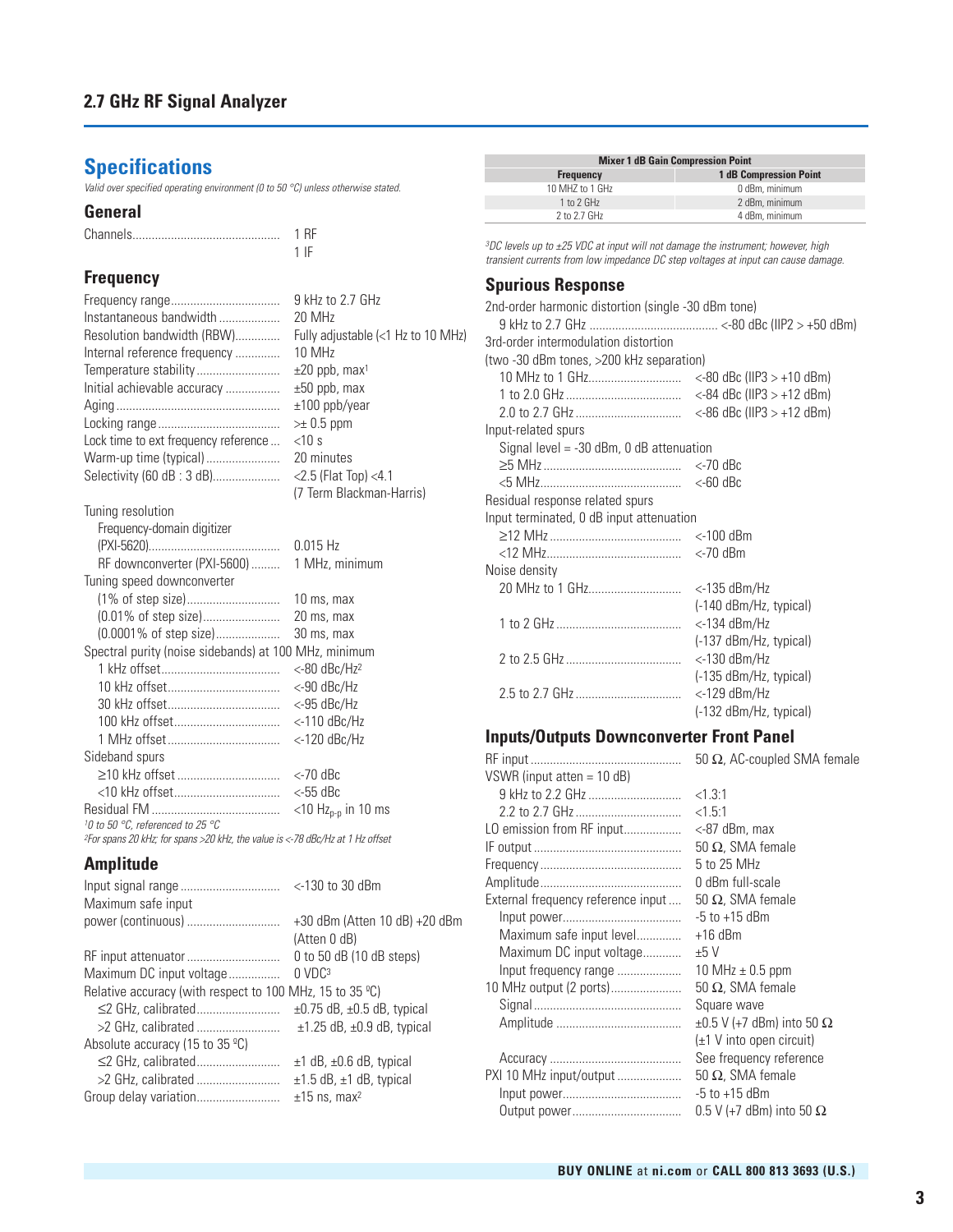#### **Digitizer Front Panel**

IF input (normally connected to PXI-5600 IF output), AC coupled

| Impedance/connector                                       | 50 $\Omega$ , SMA female |
|-----------------------------------------------------------|--------------------------|
|                                                           | 0 dBm nominal, +10 dBm   |
|                                                           | full-scale               |
| Maximum safe input level                                  | $+20$ dBm                |
| Maximum DC input voltage                                  | $+2V$                    |
|                                                           | $<$ 1.5:1. 5 to 25 MHz   |
| External frequency reference input (normally connected to |                          |
| PXI-5600 10 MHz output)                                   |                          |
| Impedance/connector                                       | 50 $\Omega$ , SMA female |
|                                                           | $-5$ to $+15$ dBm        |
| Maximum safe input level                                  | $+16$ dBm                |
| Maximum DC input voltage                                  | ±10V                     |
| Input frequency range                                     | 10 MHz $\pm$ 0.5 ppm     |
| External trigger (PFI 1)                                  |                          |
|                                                           | SMB male                 |
|                                                           | TTI                      |
| Maximum input voltage                                     | 5.5 V                    |

#### **IF/Baseband**

|                                         | 14 bits                       |
|-----------------------------------------|-------------------------------|
|                                         | 0 dBm nominal, +10 dBm        |
|                                         | full-scale                    |
|                                         | 5 to 25 MHz                   |
|                                         | 64 MS/s and integer divisions |
|                                         | down to 1 kS/s                |
|                                         | 16/32 MS option               |
| Using DDC (complex data) 8/16 MS option |                               |

## **Power Requirements (Typical)**

|                          | +3.3 VDC $(\pm 5\%)$ | +5 VDC $(\pm 5\%)$ | +12 VDC $(\pm 5\%)$ -12 VDC $(\pm 5\%)$                                                                             |                 |
|--------------------------|----------------------|--------------------|---------------------------------------------------------------------------------------------------------------------|-----------------|
| Downconverter (PXI-5600) | 920 mA               | 2.3 A              | 700 mA                                                                                                              | 115 mA          |
| Digitizer (PXI-5620)     | 600 mA               | 1.5A               | 450 mA                                                                                                              | $35 \text{ mA}$ |
| <b>Calibration</b>       |                      |                    |                                                                                                                     |                 |
|                          |                      | 1 year             |                                                                                                                     |                 |
| <b>Physical</b>          |                      |                    |                                                                                                                     |                 |
| PXI-5600                 |                      |                    | 3U, 3-slot, PXI/Compact PCI<br>module 21.6 by 6.0 by 13.0 cm<br>$(8.5 \text{ by } 2.4 \text{ by } 5.1 \text{ in.})$ |                 |
|                          |                      |                    | 3U, 1-slot, PXI/Compact PCI<br>module 21.6 by 2.0 by 13.0 cm<br>$(8.5 \text{ by } 0.8 \text{ by } 5.1 \text{ in.})$ |                 |

#### **Environment**

| 20 minutes               |
|--------------------------|
| 0 to 50 $^{\circ}$ C     |
| 10 to 90%, noncondensing |
| $-20$ to $+70$ °C        |
| 5 to 95%, noncondensing  |
|                          |

#### **Safety and Compliance**

#### **Safety**

This product is designed to meet the requirements of the following standards of safety for electrical equipment for measurement, control, and laboratory use:

• IEC 61010-1, EN 61010-1

• UL 61010-1, CSA 61010-1

**Note:** For UL and other safety certifications, refer to the product label or visit **ni.com/certification**, search by model number or product line, and click the appropriate link in the Certification column.

#### **Electromagnetic Compatibility**

This product is designed to meet the requirements of the following standards of EMC for electrical equipment for measurement, control, and laboratory use:

- EN 61326 EMC requirements; Minimum Immunity
- EN 55011 Emissions; Group 1, Class A
- CE, C-Tick, ICES, and FCC Part 15 Emissions; Class A

**Note:** For EMC compliance, operate this device according to product documentation.

#### **CE Compliance**

This product meets the essential requirements of applicable European Directives, as amended for CE marking, as follows:

- 2006/95/EC; Low-Voltage Directive (safety)
- 2004/108/EC; Electromagnetic Compatibility Directive (EMC)

**Note:** Refer to the Declaration of Conformity (DoC) for this product for any additional regulatory compliance information. To obtain the DoC for this product, visit **ni.com/certification**, search by model number or product line, and click the appropriate link in the Certification column.

#### **Environmental Management**

NI is committed to designing and manufacturing products in an environmentally responsible manner. NI recognizes that eliminating certain hazardous substances from our products is beneficial not only to the environment but also to NI customers.

For additional environmental information, refer to the NI and the Environment Web page at **ni.com/environment**. This page contains the environmental regulations and directives with which NI complies, as well as other environmental information not included in this document.